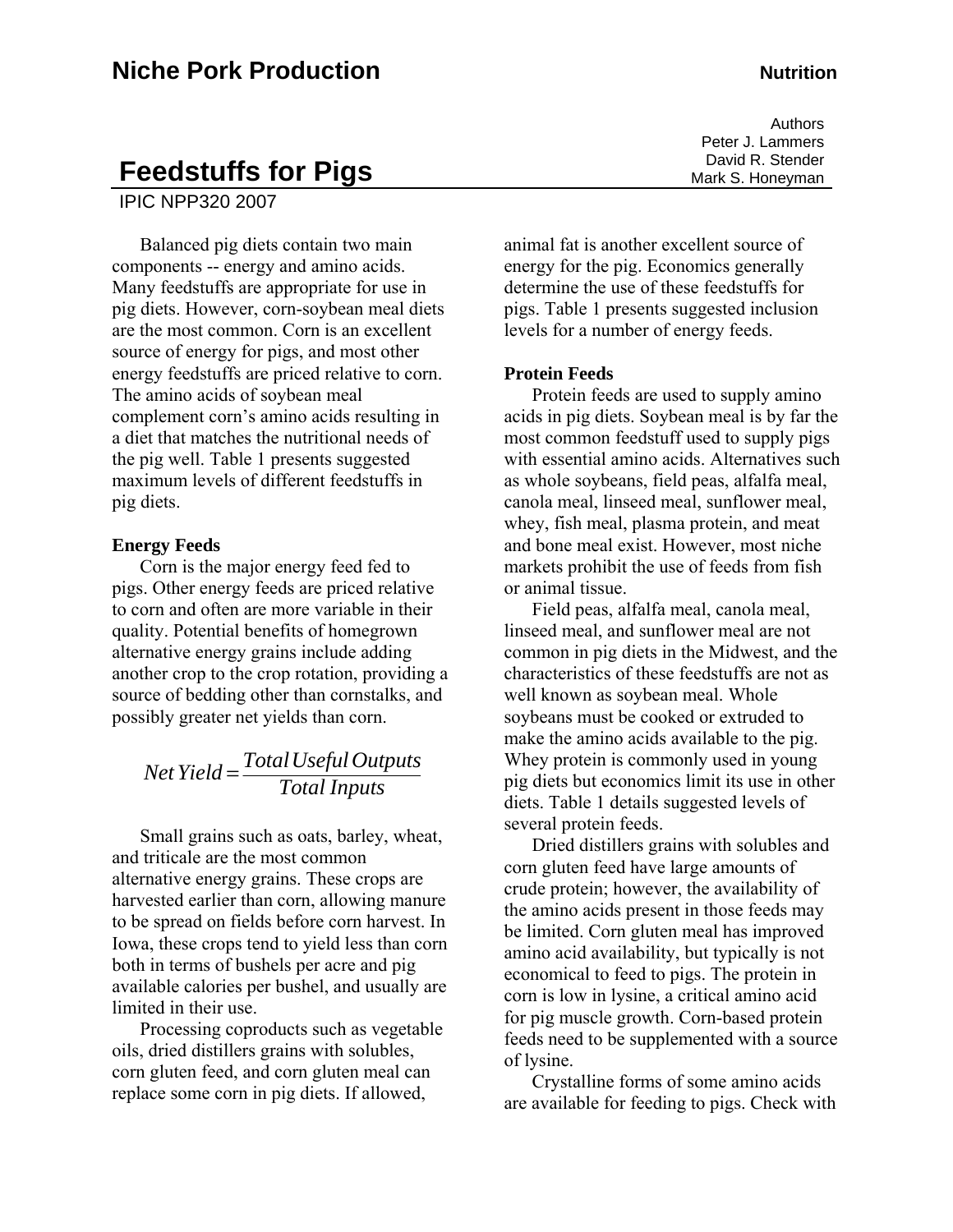your market before using crystalline amino acids in pig diets to insure compliance with niche market guidelines. Generally, crystalline amino acids are more expensive than soybean meal, but allow more precise diet formulation. Crystalline amino acids usually are more digestible than other forms of amino acids and can be used to precisely match amino acid content of the diet with needs of the pig, thereby reducing the crude protein content of the diet. As discussed in leaflet 310 of this handbook, dietary amino acids in excess of need are not used by the pig but rather are excreted in the urine.

### **Feedstuffs and Pork Quality**

Maintaining pork quality is critical, and feedstuffs influence meat quality. Fat quality is a major component of pork quality. Fat quality is defined in terms of physical and nutritive characteristics. Major issues relating to fat quality include soft fat, offflavors, and impact of the composition of pork fat on human health.

Soft fat is a major concern to meat processors because it can cause problems in meat processing. These problems result in lower processing yields and reduced value which impact pork producers. Soft fat becomes rancid with off-flavors more quickly than normal fat. Additionally, extremely soft fat may be oily, a characteristic that is considered very undesirable by most consumers. Vegetable oils and coproducts with high levels of vegetable oil reduce the firmness of pork fat. At dietary inclusion levels of less than 10% oil, pork quality generally is not impacted. Pigs fed corn-soybean meal diets have good fat quality, although there is evidence that including barley in the diet may lead to an even higher quality fat in terms of firmness and color.

Fish oils and meals are very susceptible to rancidity and the development of offflavors. Feeding fish oils or fish meals may

result in fishy taints in the meat. Although usually prohibited by niche markets, if allowed fish oils and meals should be used at low levels and with caution. Table 1 values for fish meal and fish oil have resulted in satisfactory performance and fat quality.

There is a close relationship between the composition of dietary and body fat in the pig. Thus it is relatively easy to manipulate pork fat composition by changing the type of the fat fed to the pig. High levels of saturated fat have been associated with cardiovascular disease in humans. There is interest in increasing the intake of "healthier" fats by humans through manipulation of the diets fed to pigs. Omega-3 fatty acids have been associated with a beneficial effect on cardiovascular diseases. Feeds high in omega-3 fatty acids such as flax, linseed meal, or linseed oil may increase the amount of omega-3 fatty acids in pork fat. Research suggests that feeding flax at levels below 15% improves omega-3 fatty acid content of pork fat without negatively impacting pork fat quality.

### **Forages**

Forage and pasture historically have been vital components of pig production. While less commonly used today, there remain benefits to including forages in pig diets. Forages can replace some grain and protein supplements in pig diets. It is important to remember that the digestibility of the amino acids and energy in forages tends to be less than the digestibility of feeds such as corn and soybean meal. Forage fiber may reduce diarrhea problems in young pigs. Sows fed high amounts of forage can access self-feeders without becoming excessively fat. This simplifies feed management for the gestating sow herd and may improve sow welfare.

Because of their high fiber content, and limited availability of energy and amino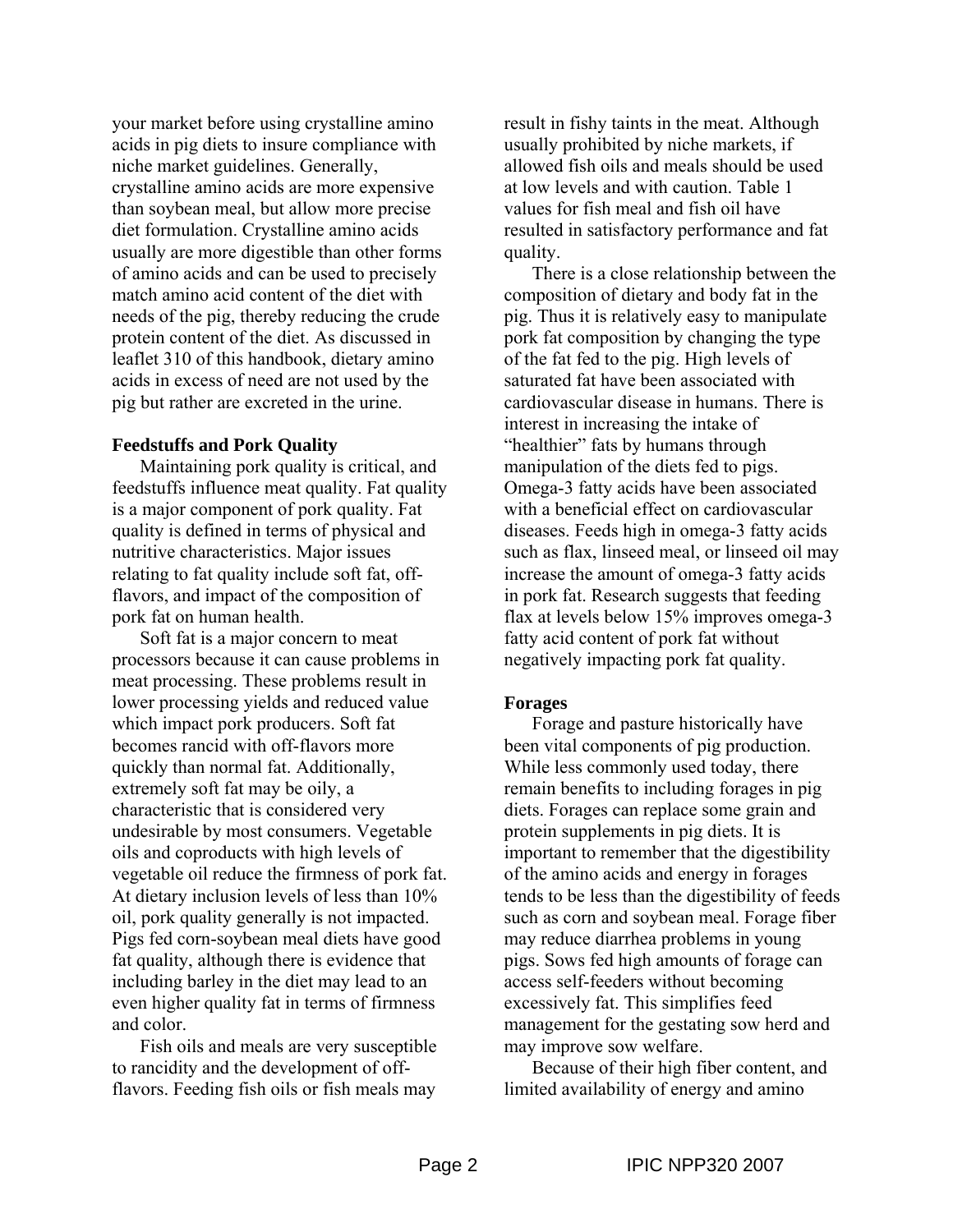acids, forages should not be fed at high levels to lactating sows and young pigs. Gestating sows are the best type of pig to feed forages. Growing pigs can perform acceptably on pasture if supplemented with concentrated feeds. If forages are fed, gradually increase the amount of forage fed to pigs over 40 pounds in weight. Pigs will utilize more nutrients from forages following a two-month adaptation period. Digestibility of forages also increases with maturity of the pig.

### **Human Food Waste**

Although pigs fed a corn-soybean meal diet perform well, pigs are omnivores and can use a wide range of feedstuffs. They may perform valuable functions as recyclers of nutrients found in food that is no longer fit for human consumption. Pigs will use the nutrients found in dried bakery wastes and rejected fruits and vegetables. Processed foods such as candy, popcorn, potato chips, cereal, and pasta that failed to meet specifications or have passed a manufacturer's expiration date also can be fed to pigs. Table scraps and other food wastes from restaurants, schools, and other institutions can be used by pigs. However, raw garbage should not be fed to pigs. If table scraps and food wastes contain animal products they may not be acceptable in some niche markets. Check both marketing guidelines and state regulations governing feeding human food wastes to pigs to insure compliance.

#### **Additional Resources**

- Honeyman, Mark S., Peter J. Lammers, and Sherry Hoyer. 2007. Feeding Bioenergy Coproducts to Swine: Distillers Dried Grains with Solubles (DDGS). IPIC 11a. Iowa State University Extension. Ames.
- Iowa State University Extension. 1996. Life Cycle Swine Nutrition. PM-489. Iowa State University. Ames.
- Jurgens, Marshall H. and Kristjan Bregendahl. 2007. Animal Feeding and Nutrition  $10<sup>th</sup>$  Edition. Kendall/Hunt Publishing Company. Dubuque, IA.
- Kyriazakis, Ilias and Colin T. Whittemore editors. 2006. Whittemore's Science and Practice of Pig Production 3<sup>rd</sup> Edition. Blackwell Publishing. Ames, IA.
- Lewis, Austin J. and L. Lee Southern editors. 2001. Swine Nutrition 2<sup>nd</sup> Edition. CRC Press. Boca Raton, FL.
- Morrison. pre–1950. Feeds and Feeding. The Morrison Publishing Company. Ithaca, NY.
- National Research Council. 1998. Nutrient Requirements of Swine 10<sup>th</sup> Edition. National Academy Press. Washington, DC.
- Purdue University Extension, 2007. The New Pork Industry Handbook. Purdue University. West Lafayette, IN.
- Thacker, P. A. and R. N. Kirkwood. 1990. Nontraditional feed sources for use in swine production. Butterworth. Stoneham, MA.